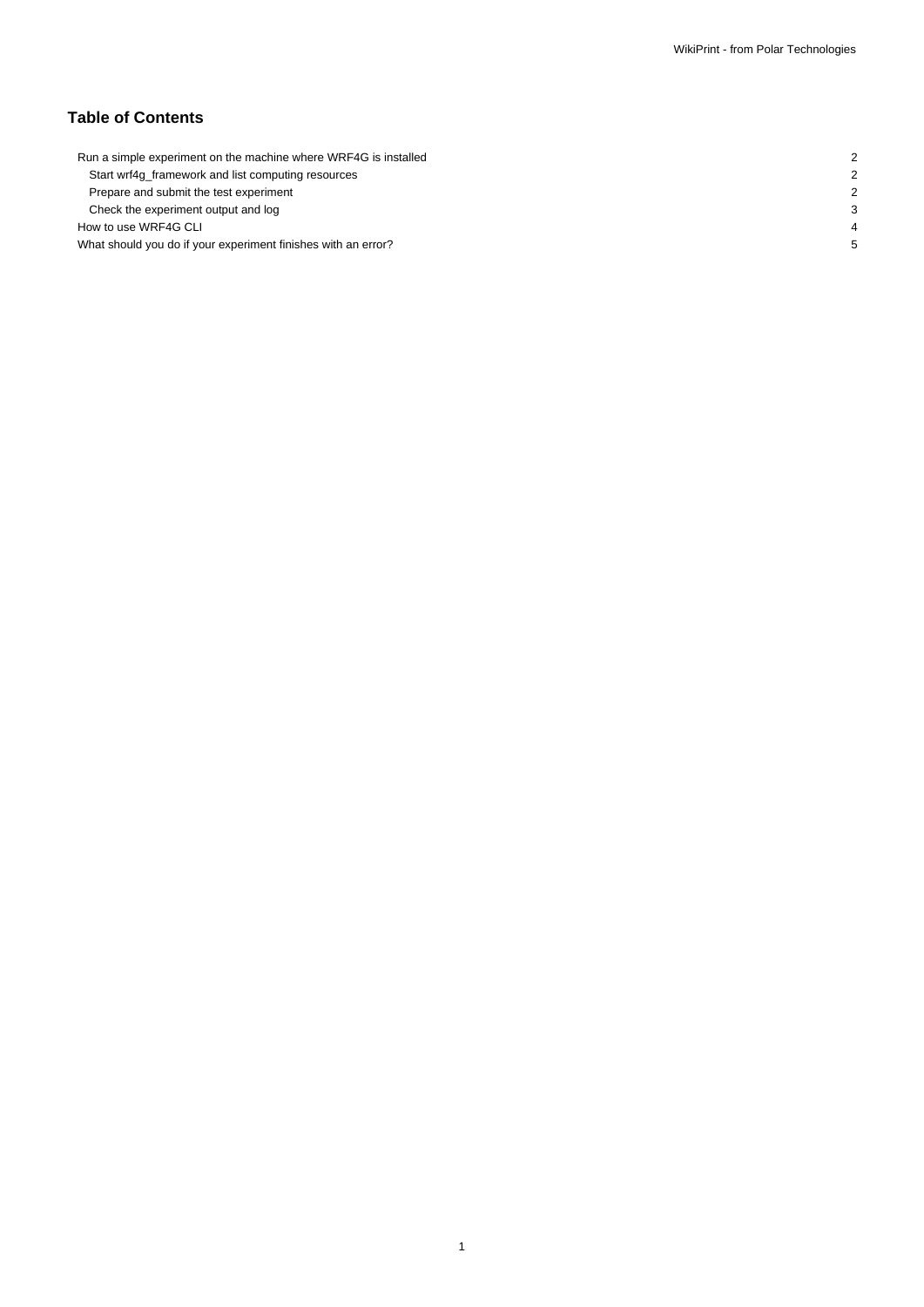### **Run a simple experiment on the machine where WRF4G is installed**

Before starting this tutorial make sure you have correctly installed WRF4G on your machine following the [Installation instructions](https://meteo.unican.es/trac/wiki/WRF4GInstall)

#### **Start wrf4g\_framework and list computing resources**

Simply start the **WRF4G Framework:** 

**[**user@mycomputer~**]**\$ wrf4g\_framework start

Doing this, we will start the services that manage the computing resources and keep track of the experiments.

Note that if you do not start wrf4g\_framework you won't be able to work with WRF4G.

WRF4G framework is configured by default to use a single computing resource (the computer where WRF4G has been installed). To list the computing resources where you can submit experiment (in this case only localhost) run the following:

|       |             | [user@mycomputer~]\$ wrf4g_resources |      |                 |      |                |           |                 |            |
|-------|-------------|--------------------------------------|------|-----------------|------|----------------|-----------|-----------------|------------|
|       | HID PRIO OS |                                      | ARCH | MH <sub>Z</sub> | %CPU | $MENT$ $(F/T)$ | DISK(F/T) | $N(U/F/T)$ LRMS | HOSTNAME   |
| I 0 1 |             | GNU/Linux2.6.32 x86 64 2000          |      |                 |      | 439/3270       | 1143/8662 | $0/1/1$ FORK    | mycomputer |

**Prepare and submit the test experiment**

Go to the directory where the experiment configuration files are located:

**[**user@mycomputer~**]**\$ cd \$WRF4G\_LOCATION/experiments/single\_test

Edit [experiment.wrf4g](https://meteo.unican.es/trac/wiki/WRF4Gexperiment_wrf4g) and check its configuration.

Run [wrf4g\\_prepare](https://meteo.unican.es/trac/wiki/WRF4GCommandLineTools#wrf4g_prepare) to prepare the experiment:

```
[user@mycomputer~]$ wrf4g_prepare
Preparing namelist...
WRFV3/run/namelist.input
WRF Check Warning: CAM radiation selected but paerlev/levsiz/cam_abs_dim1/cam_abs_dim2 was not set. Fixing...
WRF Check Warning: radt is shorter than dx (0.500000)
---> Single params run
---> Continuous run
       ---> cycle_chunks: test 2011-08-28_12:00:00 2011-08-30_00:00:00
               ---> chunks 1: test 2011-08-28_12:00:00 2011-08-29_00:00:00
               ---> chunks 2: test 2011-08-29_00:00:00 2011-08-29_12:00:00
               ---> chunks 3: test 2011-08-29_12:00:00 2011-08-30_00:00:00
```
Check the experiment status with [wrf4g\\_status.](https://meteo.unican.es/trac/wiki/WRF4GCommandLineTools#wrf4g_status) You will see the experiment is in P (Prepared status).

| [user@mycomputer~]\$ wrf4q status        |   |                |                          |          |                      |                          |                          |          |         |  |  |  |  |
|------------------------------------------|---|----------------|--------------------------|----------|----------------------|--------------------------|--------------------------|----------|---------|--|--|--|--|
| Experiment P W R                         |   |                |                          | D        | F                    |                          |                          |          |         |  |  |  |  |
| test                                     | 1 | $\overline{0}$ | $\overline{0}$           | $\Omega$ | $\Omega$             |                          |                          |          |         |  |  |  |  |
|                                          |   |                |                          |          |                      |                          |                          |          |         |  |  |  |  |
| [user@mycomputer~]\$ wrf4g_status --long |   |                |                          |          |                      |                          |                          |          |         |  |  |  |  |
| Realization                              |   |                | GW                       |          | Stat Chunks Comp.Res |                          | WN                       | Run.Sta  | ext %   |  |  |  |  |
| test                                     |   |                | $\overline{\phantom{0}}$ | P        | 0/3                  | $\overline{\phantom{0}}$ | $\overline{\phantom{a}}$ | Prepared | $-0.00$ |  |  |  |  |
|                                          |   |                |                          |          |                      |                          |                          |          |         |  |  |  |  |

Submit the experiment with [wrf4g\\_submit](https://meteo.unican.es/trac/wiki/WRF4GCommandLineTools#wrf4g_submit) and check the status during one minute. You will see the status of the experiment: submitted, downloading input data, ungrib, metgrid, real and wrf.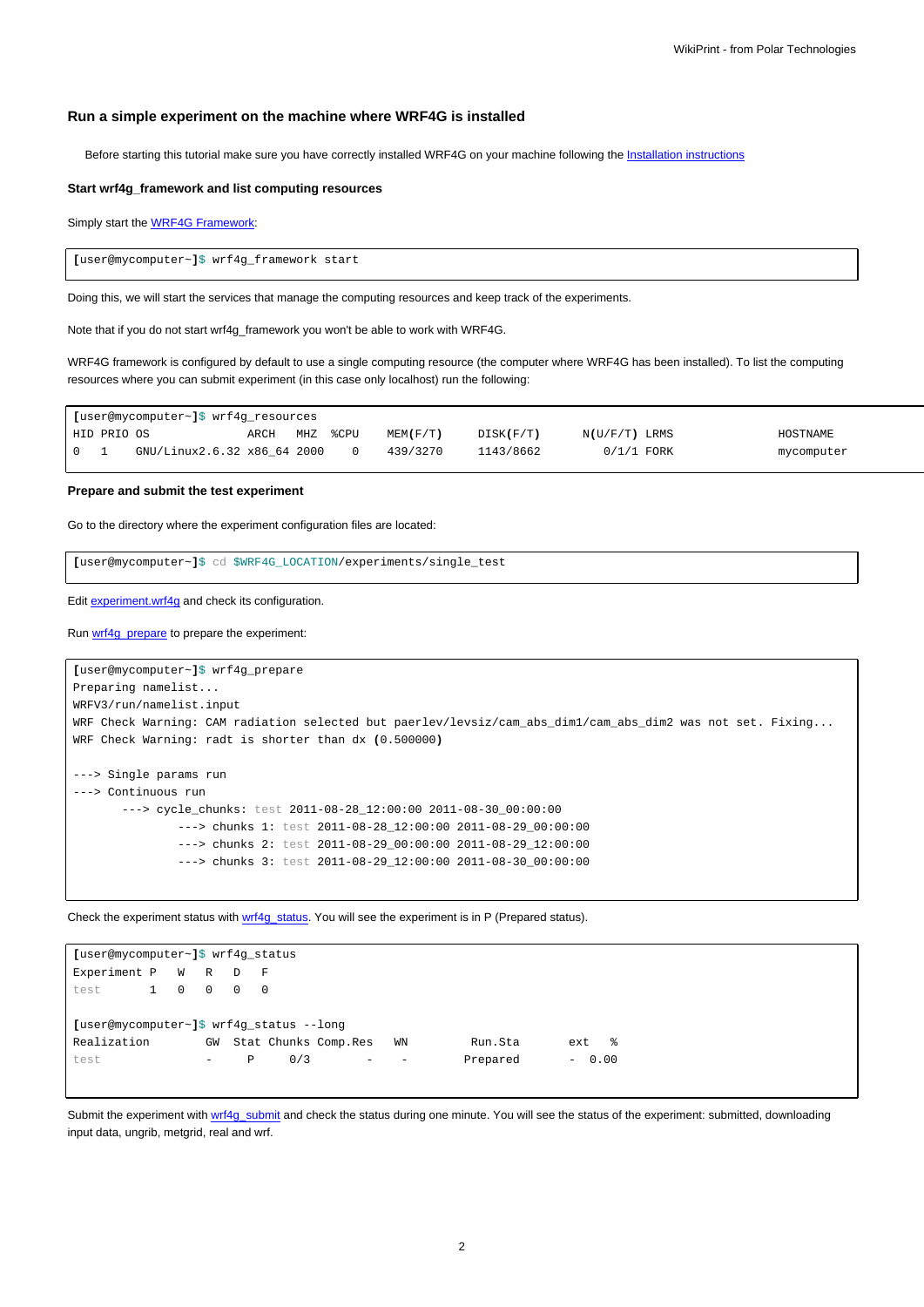| [user@mycomputer~]\$ wrf4q submit        |              |          |                  |                         |    |                     |                   |  |  |
|------------------------------------------|--------------|----------|------------------|-------------------------|----|---------------------|-------------------|--|--|
| Submitting realization: "test"           |              |          |                  |                         |    |                     |                   |  |  |
| Submitting Chunk 1:                      |              |          |                  | 2011-08-28 12:00:00     |    | 2011-08-29_00:00:00 |                   |  |  |
| Submitting Chunk 2:                      |              |          |                  | 2011-08-29 00:00:00     |    | 2011-08-29 12:00:00 |                   |  |  |
| Submitting Chunk 3:                      |              |          |                  | 2011-08-29 12:00:00     |    | 2011-08-30 00:00:00 |                   |  |  |
|                                          |              |          |                  |                         |    |                     |                   |  |  |
| [user@mycomputer~]\$ wrf4q status        |              |          |                  |                         |    |                     |                   |  |  |
| Experiment P<br>W<br>R<br>D<br>F         |              |          |                  |                         |    |                     |                   |  |  |
| $\mathbf{1}$<br>test<br>$\Omega$         | $\Omega$     | $\Omega$ | $\Omega$         |                         |    |                     |                   |  |  |
|                                          |              |          |                  |                         |    |                     |                   |  |  |
| [user@mycomputer~]\$ wrf4g_status --long |              |          |                  |                         |    |                     |                   |  |  |
| Realization                              |              |          |                  | GW Stat Chunks Comp.Res | WN | Run.Sta             | $\approx$<br>ext  |  |  |
| test                                     | $\mathbf{0}$ |          | W <sub>1/3</sub> |                         |    | Submitted           | $-0.00$           |  |  |
|                                          |              |          |                  |                         |    |                     |                   |  |  |
| [user@mycomputer~]\$ wrf4q status --long |              |          |                  |                         |    |                     |                   |  |  |
| Realization                              |              |          |                  | GW Stat Chunks Comp.Res | WN | Run.Sta             | $\epsilon$<br>ext |  |  |
| test                                     | 0            |          | $R$ 1/3          | mycomputer sipc18       |    | real                | $-0.00$           |  |  |
|                                          |              |          |                  |                         |    |                     |                   |  |  |
| [user@mycomputer~]\$ wrf4g_status --long |              |          |                  |                         |    |                     |                   |  |  |
| Realization                              |              |          |                  | GW Stat Chunks Comp.Res | WN | Run.Sta             | $\epsilon$<br>ext |  |  |
| test                                     | $\mathbf{0}$ |          | $R$ 1/3          | mycomputer sipc18       |    | WRF                 | $-0.00$           |  |  |
|                                          |              |          |                  |                         |    |                     |                   |  |  |
| [user@mycomputer~]\$ wrf4q status --long |              |          |                  |                         |    |                     |                   |  |  |
| Realization                              |              |          |                  | GW Stat Chunks Comp.Res | WN | Run.Sta             | ႜ<br>ext          |  |  |
| test                                     | 0            |          | $R$ 2/3          | mycomputer sipc18       |    | Submitted           | $-33.33$          |  |  |

#### **Check the experiment output and log**

The location where output and log files are stored is defined with the WRF4G\_BASEPATH variable in [resources.wrf4g.](https://meteo.unican.es/trac/wiki/WRF4Gresources_wrf4g) Check \$WRF4G\_LOCATION/etc/resources.wrf4g to discover where WRF4G\_BASEPATH is pointing. You will see that it is pointing to WRF4G\_LOCATION/repository/output. Go to WRF4G\_LOCATION/repository/output/test/test and see the folders structure and the output files.

```
[user@mycomputer~]$ ls -lh /tmp/WRF4G/repository/output/test/test/output
total 420K
-rw-rw-r-- 1 user user 6.2K 2011-10-28 12:40 wrf24hc_d01_20110828T120000Z_20110828T120000Z.nc
-rw-rw-r-- 1 user user 6.2K 2011-10-28 12:41 wrf24hc_d01_20110829T000000Z_20110829T000000Z.nc
-rw-rw-r-- 1 user user 6.2K 2011-10-28 12:43 wrf24hc_d01_20110829T120000Z_20110829T120000Z.nc
-rw-rw-r-- 1 user user 14K 2011-10-28 12:40 wrfout_d01_20110828T120000Z_20110828T180000Z.nc
-rw-rw-r-- 1 user user 11K 2011-10-28 12:40 wrfout_d01_20110828T210000Z_20110829T000000Z.nc
-rw-rw-r-- 1 user user 14K 2011-10-28 12:41 wrfout_d01_20110829T000000Z_20110829T060000Z.nc
-rw-rw-r-- 1 user user 11K 2011-10-28 12:41 wrfout_d01_20110829T090000Z_20110829T120000Z.nc
-rw-rw-r-- 1 user user 14K 2011-10-28 12:43 wrfout_d01_20110829T120000Z_20110829T180000Z.nc
-rw-rw-r-- 1 user user 11K 2011-10-28 12:43 wrfout_d01_20110829T210000Z_20110830T000000Z.nc
-rw-rw-r-- 1 user user 3.4K 2011-10-28 12:40 wrfrain_d01_20110828T190000Z_20110828T190000Z.nc
-rw-rw-r-- 1 user user 3.4K 2011-10-28 12:41 wrfrain_d01_20110829T070000Z_20110829T070000Z.nc
-rw-rw-r-- 1 user user 3.4K 2011-10-28 12:43 wrfrain_d01_20110829T190000Z_20110829T190000Z.nc
-rw-rw-r-- 1 user user 99K 2011-10-28 12:40 wrfxtrm_d01_20110828T120000Z_20110829T000000Z.nc
-rw-rw-r-- 1 user user 99K 2011-10-28 12:41 wrfxtrm_d01_20110829T000000Z_20110829T120000Z.nc
-rw-rw-r-- 1 user user 99K 2011-10-28 12:43 wrfxtrm_d01_20110829T120000Z_20110830T000000Z.nc
[user@mycomputer~]$ tree /tmp/WRF4G/repository/output/test/test
.
??? log
? ??? log_1_1.tar.gz
? ??? log_2_2.tar.gz
? ??? log_3_3.tar.gz
??? namelist.input
??? output
? ??? wrfout_d01_19830825T120000Z_19830825T233000Z.nc
? ??? wrfout_d01_19830826T000000Z_19830826T000000Z.nc
```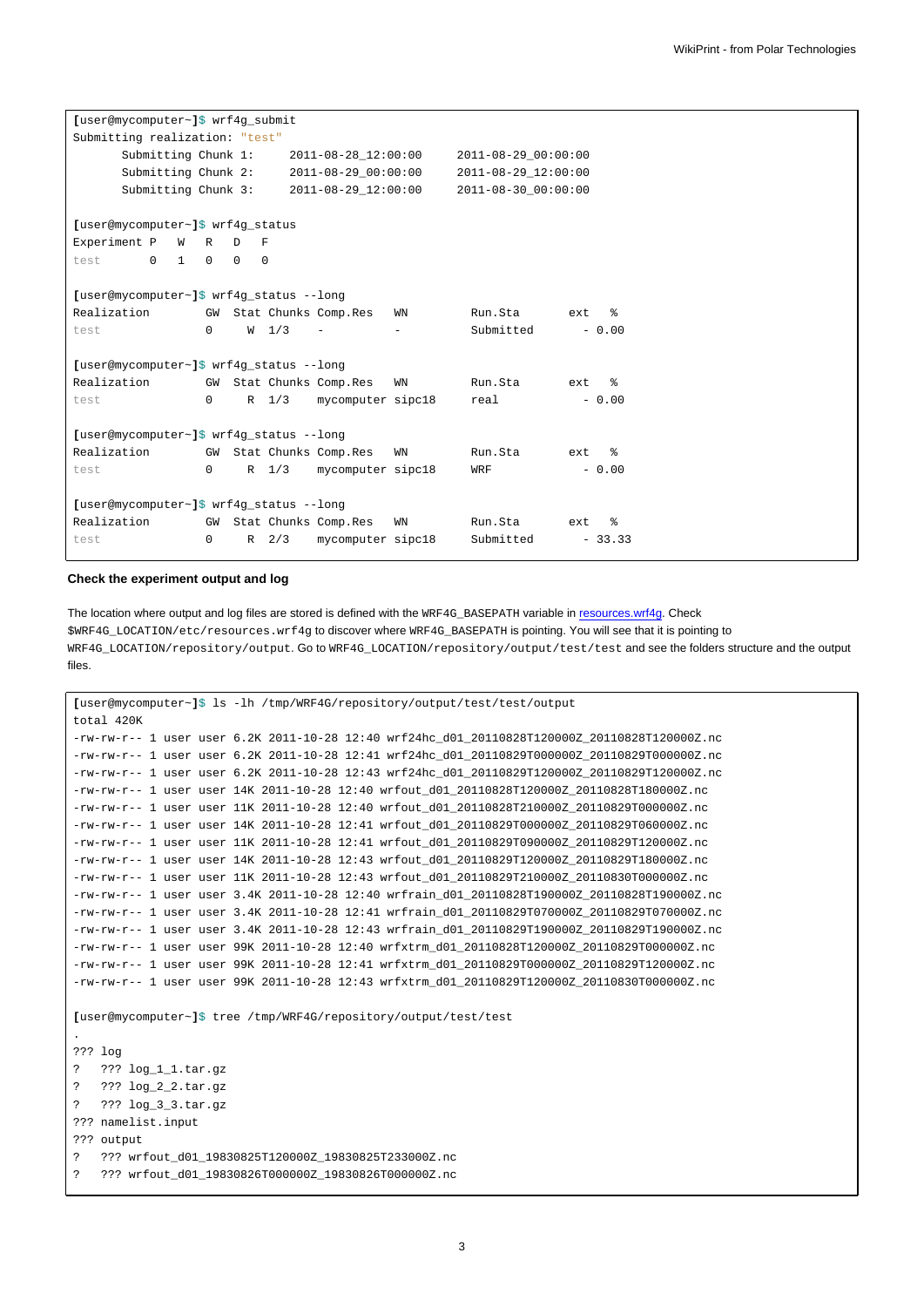| 2   |             | ??? wrfout_d01_19830826T000000Z_19830826T113000Z.nc  |
|-----|-------------|------------------------------------------------------|
| 2   |             | ??? wrfout d01 19830826T120000Z 19830826T120000Z.nc  |
| 2   |             | ??? wrfout d01 19830826T120000Z 19830826T233000Z.nc  |
| 2   |             | ??? wrfout d01 19830827T0000002 19830827T0000002.nc  |
| 2   |             | ??? wrfrain d01 19830826T000000Z 19830826T000000Z.nc |
| 2   |             | ??? wrfrain d01 19830826T120000Z 19830826T120000Z.nc |
| 2   |             | ??? wrfrain d01 19830827T000000Z 19830827T000000Z.nc |
| 2   |             | ??? wrfxtrm d01 19830825T120000Z 19830825T233000Z.nc |
| 2   |             | ??? wrfxtrm d01 19830826T0000002 19830826T0000002.nc |
| 2   |             | ??? wrfxtrm d01 19830826T0000002 19830826T113000Z.nc |
| 2   |             | ??? wrfxtrm d01 19830826T120000Z 19830826T120000Z.nc |
| 2   |             | ??? wrfxtrm d01 19830826T120000Z 19830826T233000Z.nc |
| 2   |             | ??? wrfxtrm d01 19830827T0000002 19830827T0000002.nc |
| つつつ |             | realout                                              |
|     | ??? restart |                                                      |
|     |             | ??? wrfrst d01 19830826T000000Z.nc                   |
|     |             | ??? wrfrst d01 19830826T120000Z.nc                   |
|     |             | ??? wrfrst d01 19830827T000000Z.nc                   |
|     |             |                                                      |

## **How to use WRF4G CLI**

In order to master the **WRFG4**, we are going to explain some examples using [WRF4G's CLI](https://meteo.unican.es/trac/wiki/WRF4GCommandLineInterface).

• You want to modify the features of your experiment that you created it before. The new experiment will have the same name and different features that the old experiment.

```
[user@mycomputer~]$ wrf4g_prepare
Warning: You are using resources.wrf4g located in the /home/user/WRF4G/etc/ directory.
Preparing namelist...
WRFV3/run/namelist.input
WRF Check Warning: CAM radiation selected but paerlev/levsiz/cam_abs_dim1/cam_abs_dim2 was not set. Fixing...
WRF Check Warning: radt is shorter than dx (0.500000)
---> Single params run
---> Continuous run
       ---> cycle chunks: test 2011-08-28 12:00:00 2011-09-01 00:00:00
               ---> chunks 1: test 2011-08-28_12:00:00 2011-08-29_00:00:00
               ---> chunks 2: test 2011-08-29_00:00:00 2011-08-29_12:00:00
               ---> chunks 3: test 2011-08-29_12:00:00 2011-08-30_00:00:00
[user@mycomputer~]$ wrf4g_prepare
Warning: You are using resources.wrf4g located in the /home/carlos/WRF4G/etc/ directory.
Experiment already exists
```
You need to execute wrf4g\_prepare --reconfigure.

```
[user@mycomputer~]$ cat experiment.wrf4g | grep "end_date="\"
end_date="2011-08-30_00:00:00"
[user@mycomputer~]$ cat experiment.wrf4g | grep "end_date="\"
end_date="2011-09-01_00:00:00"
[user@mycomputer~]$ wrf4g_prepare --reconfigure
Warning: You are using resources.wrf4g located in the /home/carlos/WRF4G/etc/ directory.
Preparing namelist...
WRFV3/run/namelist.input
WRF Check Warning: CAM radiation selected but paerlev/levsiz/cam_abs_dim1/cam_abs_dim2 was not set. Fixing...
WRF Check Warning: radt is shorter than dx (0.500000)
```